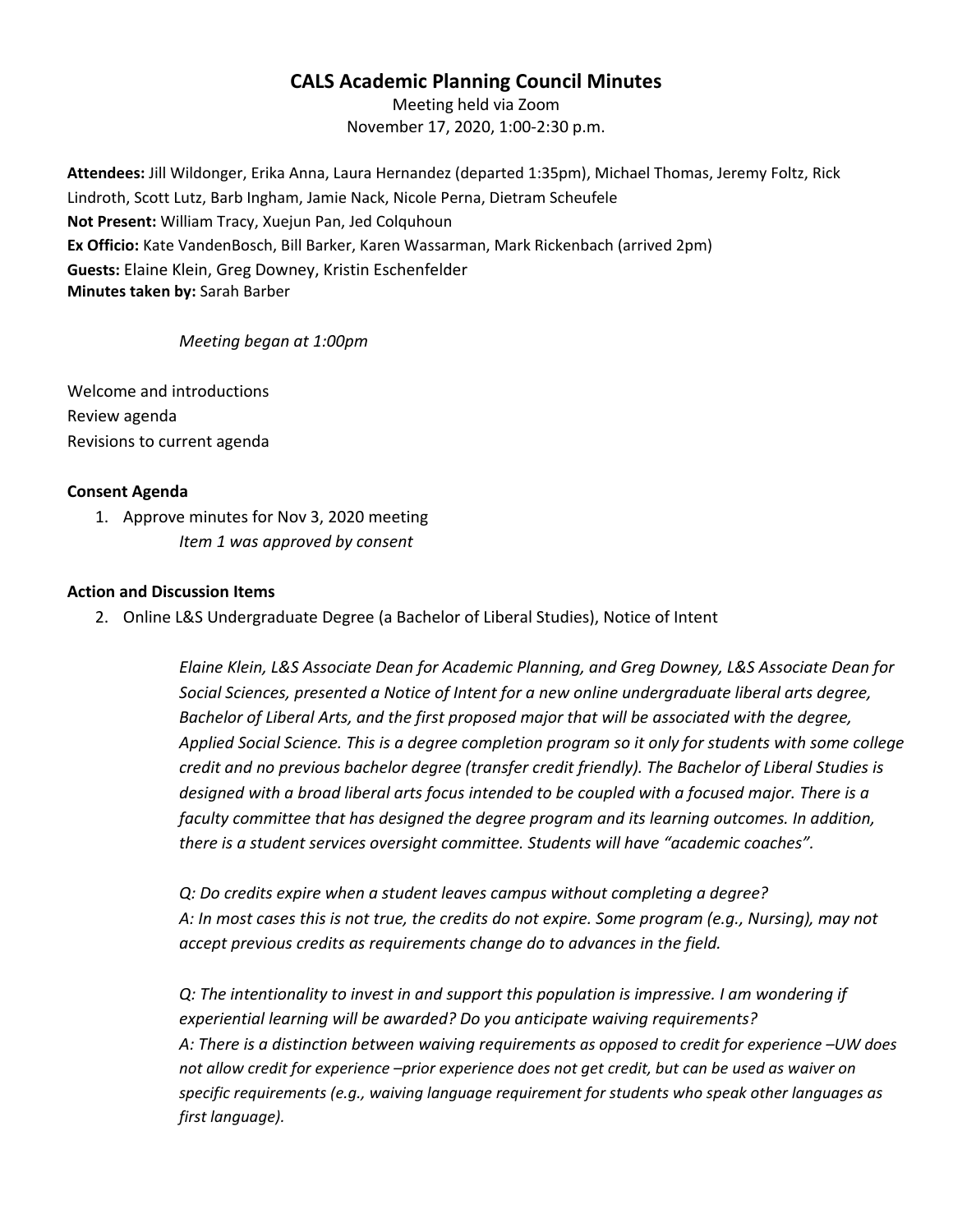*Comment: The first online undergraduate degree at UW-Madison was launched in SoHE this fall with a handful of students. SoHE plans to offer another. The WSB will be offering a new named option as well. This is the first online undergraduate degree program that will be more general. L&S envision 4-5 majors associated with the degree.* 

*Q; The staff investment in student success appears to be thought out and intensive. How will this relate to the cost to the program? It sounds staff intensive and resource intensive. A: Low award programs is struggle in L&S. This is a 131 budgeted program so the program must support itself. To keep costs down a narrow set of courses is being built for the program. The student population is also different in that they are a path to completion so a narrow distinct menu of courses is expected to work.* 

*Q: What is expected enrollment?*

*A: The Chancellor's goal is 10,000 students in online undergraduate degree programs in 5 years. The Bachelor of Liberal Studies is expecting 100 students in the first year and 500 in 5 years*

*Q: This is designed with breadth and narrowness. Who can pursue this? Do we need other social science programs in other schools/colleges?*

*A: The narrowness is the restricted menu of courses. Students in cohorts to build community. The program is not available to traditional students. Developing the degree program was like starting from scratch revisioning what liberal arts online looks like – faculty say it is an integrative experience – crossing divisions within the college.*

*Q: How can CALS help support program, including offering courses? A: We have a focused approach on who is selected to teach. No opportunities now. Maybe in the future.* 

*Motion to provide a letter of support and to see the full proposal: Scheufele/Anna 10-0-0*

#### 3. Information Science BA/BS, Notice of Intent

*Kristin Eschenfelder, Associate Director of the School of Computer, Data & Information Sciences, presented a Notice of Intent for an Information Science BA/BS major. This is a traditional, residential program. This is within the Computer, Data & Information Sciences division in L&S. This proposed major has broader reach than computer science. The program is designed to increase the diversity of students and professionals in the field. Information Science is people's relationship with data and computing. There are 115 schools nationally with similar programs. Most of our peer offer this program. This major will be available for students to declare as upperclassmen.* 

*Q: It is agreed this program is long overdue. There are different approaches to structuring the major. How will you incorporate communication and sociology? A: The major will align with the digital studies certificate. Also, there may be a number of pathways offered in the major including a user experience emphasis with electives from LSC, Psychology,*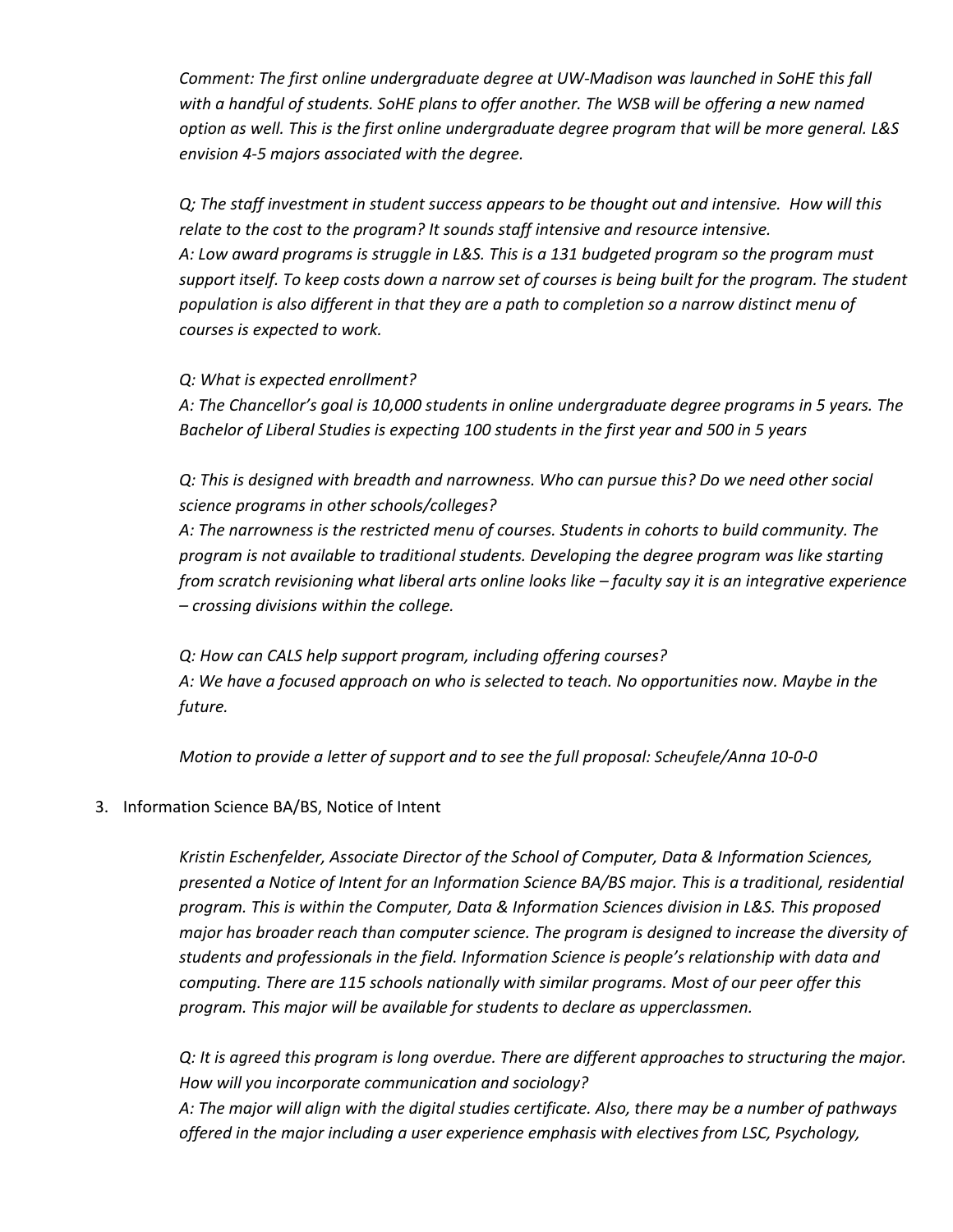*Industrial Engineering, and SoHE. Other pathways might include policy/ethics and information sciences.* 

*Q: What is expected enrollment?*

*A: 150 majors within 5 years. This is based on the University of Michigan's model. Like other L&S majors, it will be available as an Additional Major to students in programs outside L&S.*

*Motion to provide a letter of support and see full proposal: Foltz/Lindroth Vote: 9-0-0* 

4. Review the Call for Spitze Land Grant Faculty Award

*The Spitze award is traditionally selected by APC. A subcommittee is formed with two members from APC (typically outgoing members) and one from SoHE. The award recognizes those that embody land grant mission. Only one person can receive the award annually.* 

*Two edits to call for nominations suggested:* 

- *Add language to individuals to reapply if they have not be award recipients*
- *Include link to awardees form the past: [https://cals.wisc.edu/about-cals/awards/cals](https://cals.wisc.edu/about-cals/awards/cals-awards/)[awards/](https://cals.wisc.edu/about-cals/awards/cals-awards/)*

*Motion to edit call for nominations to encourage resubmission and include a link to past awardees: VandenBosch/ Wildonger Vote: 9-0-0*

7. CALS endowed professorship guidelines

*Campus has expectations for endowed professorships. CALS is taking campus expectations and standardizing practice within the college. This helps when talking with donors, working with the foundation and departments, and creating more uniform practices across the college.* 

*What the CALS endowed professorship guidelines address- name, purpose and function of professorships, standardized appointment process; funding and compensation as a way to offset 101 budget; temporary based adjustments; how to manage relationship w/ donor – stewardship; what happens at end of appt – does the title expire or move on to a new person.* 

*Comment: Excellent step forward and thanks to Mark and Julie for putting this together.*

*Q: What about awards after 2012? Should they follow new rules or is this an opportunity to standardize further? Two main elements to consider– substitution for 101 funds and end of appointment rules* 

*A: Kate will bring suggestion to Julie –to look at other memoranda to explore what can be done with some of these features.*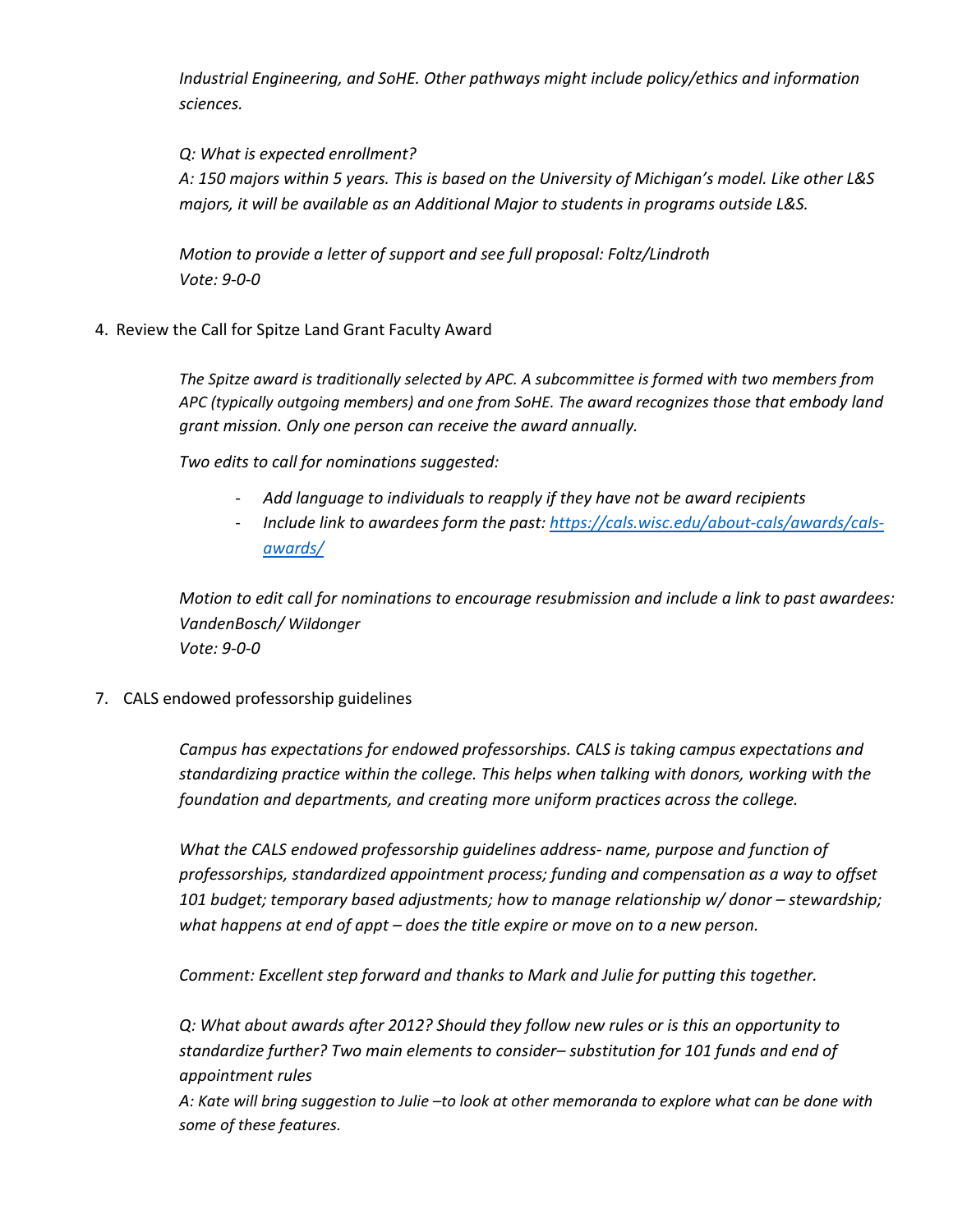*Comment: These are conceived as guidelines rather than policy as there might be some exceptions due to what donors request.* 

### **Informational Items and Announcements**

5. APC Self Study report update

*The subcommittee, which includes Rick Lindroth, Jamie Nack, Nicole Perna, and Barb Ingam, has completed their report. There will be a substantive discussion about the report at the December 15 meeting. Some items of the report addresses practical issues like rules for obtaining a substitute others address philosophical issues such as what is the role of the committee on determining policy and setting agendas for the college.* 

6. Dec 1 meeting now joint with L&S

*The joint meeting with L&S is postponed to Dec 1.* 

## 8. Gender pay equity assessment

*Mark presented analysis of faculty salaries in 2019 and 2020. This came from a request from the EDC. The analysis has been shared with EDC, chairs. Expect an article in eCALS.* 

*Women make up less than 1/3 of CALS faculty*

#### *Key findings:*

- *Male faculty, on average, were paid more than female faculty*
- *After accounting for faculty rank, the gender equity gap largely disappears. At some ranks, women made more than men*
- *Women's time to key promotional milestones – promotions- are, on average 3-4 months longer than those for men*
- *A regression analysis of June 2020 salary as a function found that significant explanatory factors were years since PhD, assistant professor status, and having an appointment in AAE.*

*This analysis does not take into account faculty performance This raises questions about gender retention. Most full professors are male – do we have a retention issue?*

*Waiting for TTC for more comparable job titles to do this analysis with staff* 

*Comment: Work is being done looking at land grant scientists to see if there are pay differentials for people born in other countries or for people with degrees from other countries*

*Comment: 3 out of 4 of our undergraduates are women, yet at the chair level that is not true. We cannot conclude we don't have a problem.*